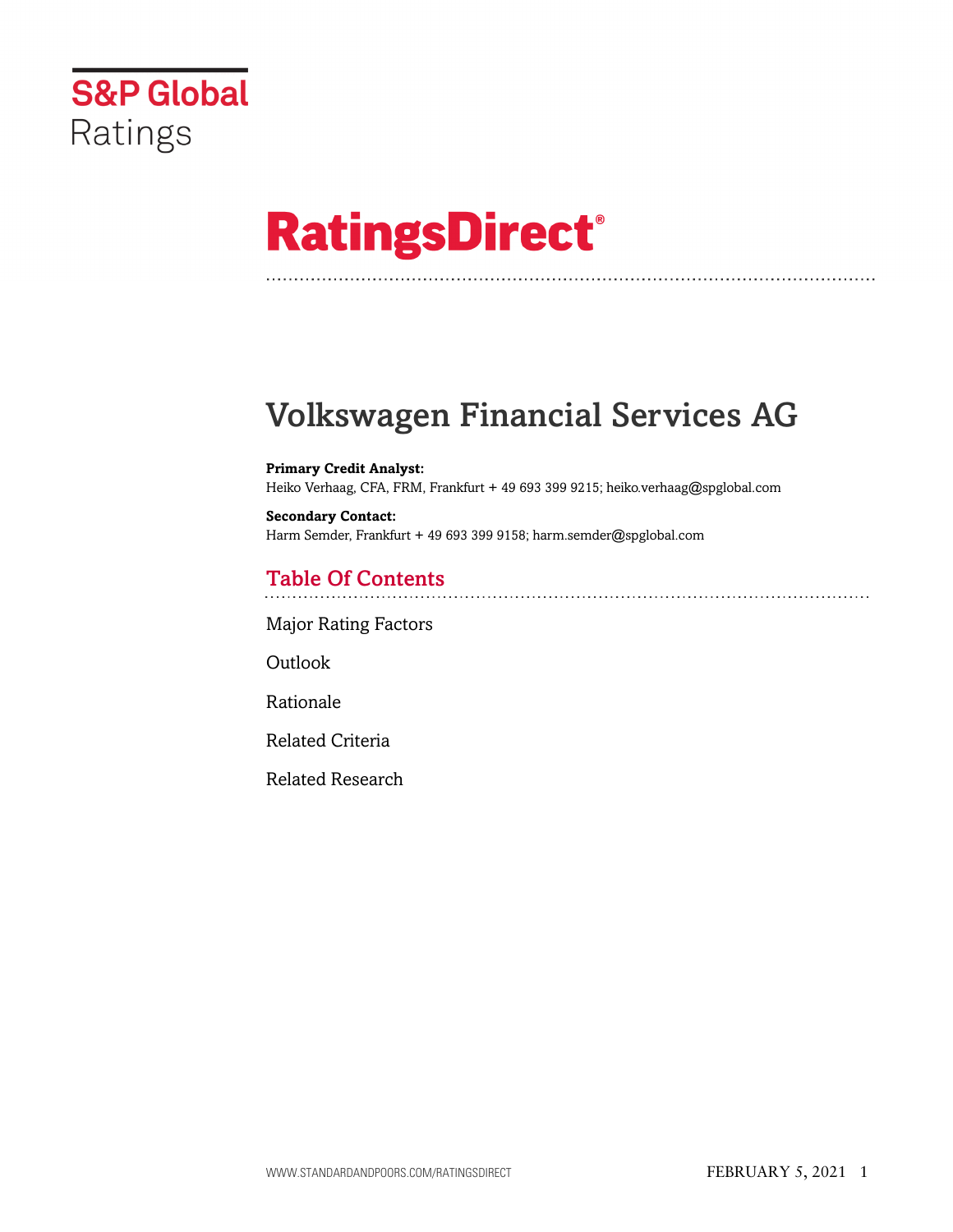# Volkswagen Financial Services AG

### <span id="page-1-0"></span>Major Rating Factors

Issuer Credit Rating

BBB+/Negative/A-2

| <b>Weaknesses:</b><br><b>Strengths:</b>                                                                                    |                                                                                                          |
|----------------------------------------------------------------------------------------------------------------------------|----------------------------------------------------------------------------------------------------------|
|                                                                                                                            |                                                                                                          |
| Expected support from the parent, Volkswagen AG,<br>under all foreseeable circumstances, if needed.<br>services.           | • Business concentration on car financing and related                                                    |
| • Broad geographic diversification across the globe.<br>profile.<br>• A sound financial risk profile with stable earnings. | • Dependence on Volkswagen's franchise and credit<br>• A confidence-sensitive wholesale funding profile. |

#### **Outlook**

S&P Global Ratings' negative outlook on Germany-based captive finance company Volkswagen Financial Services AG (VW FS) mirrors that on VW FS' parent, carmaker Volkswagen AG (VW; BBB+/Negative/A-2).

Any potential rating action on VW in the next 12-24 months would result in a similar action on VW FS. While remote, we could also lower our ratings on VW FS if we saw a weakening commitment from VW to support its subsidiaries, which could lead us to reassess our view of VW FS as a core entity of the VW group. We consider this scenario very unlikely, but it could happen if VW relinquished its majority ownership of VW FS or if the captive finance operations ceased to be pivotal to the VW group's worldwide strategy.

### <span id="page-1-1"></span>Rationale

The ratings on VW FS are based on our view of the company's established business position as a fully owned captive finance subsidiary that we reflect in our assessment of VW FS as a core group entity of VW, one of the world's largest auto manufacturers. Our assessment implies that we expect VW FS would receive support from VW under any foreseeable circumstances.

VW FS has a very important strategic position within the Volkswagen Group by promoting the sale of the group's products through financial services and generating income through related services. It conducts almost all of the group's financial and mobility activities not subject to European banking regulation; while VW Bank conducts activities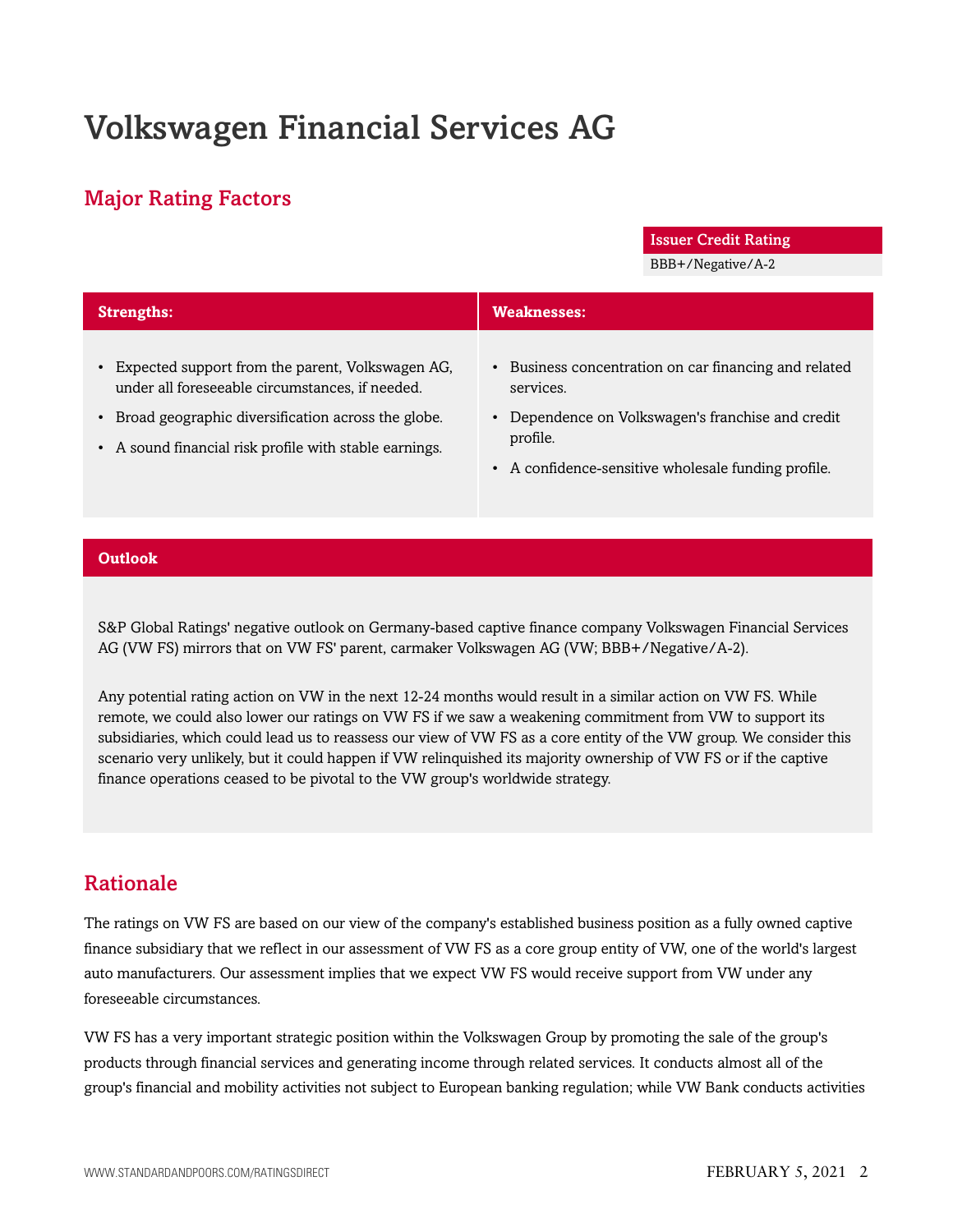that fall under European Central Bank supervision. VW FS' activities include international banking and European nonregulated businesses. Its product offering includes car financing, leasing, dealer financing, insurance, and other services. While not yet material from a profitability standpoint, other mobility services include car sharing as well as parking, refueling, and charging services, which underline VW FS' ambitions as a mobility services provider beyond the typical captive finance activities. The company's value to its parent is underlined by its size, with total assets of €112.4 billion as of June 30, 2020, of which 88% related to customer loans and receivables, and lease assets.

In our view, VW FS' main strength is its strong integration into Volkswagen Group's value chain and its broad geographic diversification across the globe, which makes it integral to the group's future strategy in our view. This setup ensures comparably stable income generation, which, however, depends on the group's sales volume and reputation. As such, VW FS' creditworthiness is closely tied to that of its parent, making its default risk as largely indistinguishable from that of VW.

We expect the COVID-19-induced downturn and lower new car sales to have resulted in somewhat lower operating profit for VW FS in 2020. However, we still expect strong profitability, reflective of its resilient income streams. We also note an increasing share of its lending portfolio is attributed to used cars, where sales volumes are less volatile.

We anticipate that VW FS' asset quality will remain sound, despite some deterioration over 2020 and a related increase in nonperforming loans. For 2021, we expect a manageable increase of credit costs that will not impair VW FS' capital base. Moreover, we view as positive VW FS' profit-and-loss transfer agreement with VW, which essentially transfers VW FS' result under German generally accepted accounting principles (HGB) to VW. While this is not comparable with a full guarantee, it underlines the Volkswagen Group's commitment to VW FS since it absorbs losses as they arise.

VW FS' funding profile is prudently managed and diversified across instruments and investors. However, the degree of wholesale funding and its dependence on continuously attracting sufficient wholesale funds at reasonable pricing constitute a structural weakness in our view. The 30% share of short-term wholesale funding, and the low share of liquid assets in relation to this short-term funding, underline VW FS' sensitivity to investor confidence and the capital market environment. In addition to ongoing funding support, we would expect other Volkswagen Group entities to provide funding and liquidity support if needed in an environment where market access for VW FS is not assured.

| <u>VUINSWARCH I IIIAIIUIAI JEI VICES AU--IVEY I IRUI ES</u> |                        |           |          |          |           |  |  |
|-------------------------------------------------------------|------------------------|-----------|----------|----------|-----------|--|--|
|                                                             | --Year ended Dec. 31-- |           |          |          |           |  |  |
| (Mil. €)                                                    | 2020*                  | 2019      | 2018     | 2017     | 2016      |  |  |
| Adjusted assets                                             | 112,322.0              | 112,353.0 | 80,398.0 | 68.894.0 | 129.998.0 |  |  |
| Customer loans (gross)                                      | 74,996.0               | 80,371.0  | 60.301.0 | 51,606.0 | 103,630.0 |  |  |
| Adjusted common equity                                      | 11,142.0               | 11,205.0  | 7,277.0  | 6,227.4  | 15,747.8  |  |  |
| Operating revenues                                          | 1,838.0                | 3.625.0   | 2,672.0  | 2.814.0  | 4.361.0   |  |  |
| Noninterest expenses                                        | 1,008.0                | 2.006.0   | 1,620.0  | 1,670.0  | 2,012.0   |  |  |
| Core earnings                                               | 381.0                  | 933.0     | 549.3    | 569.6    | 1.141.0   |  |  |

 $\sim \Lambda C - V \sim \mathbb{R}^2$ 

#### **Table 1**

\*Data as of June 30.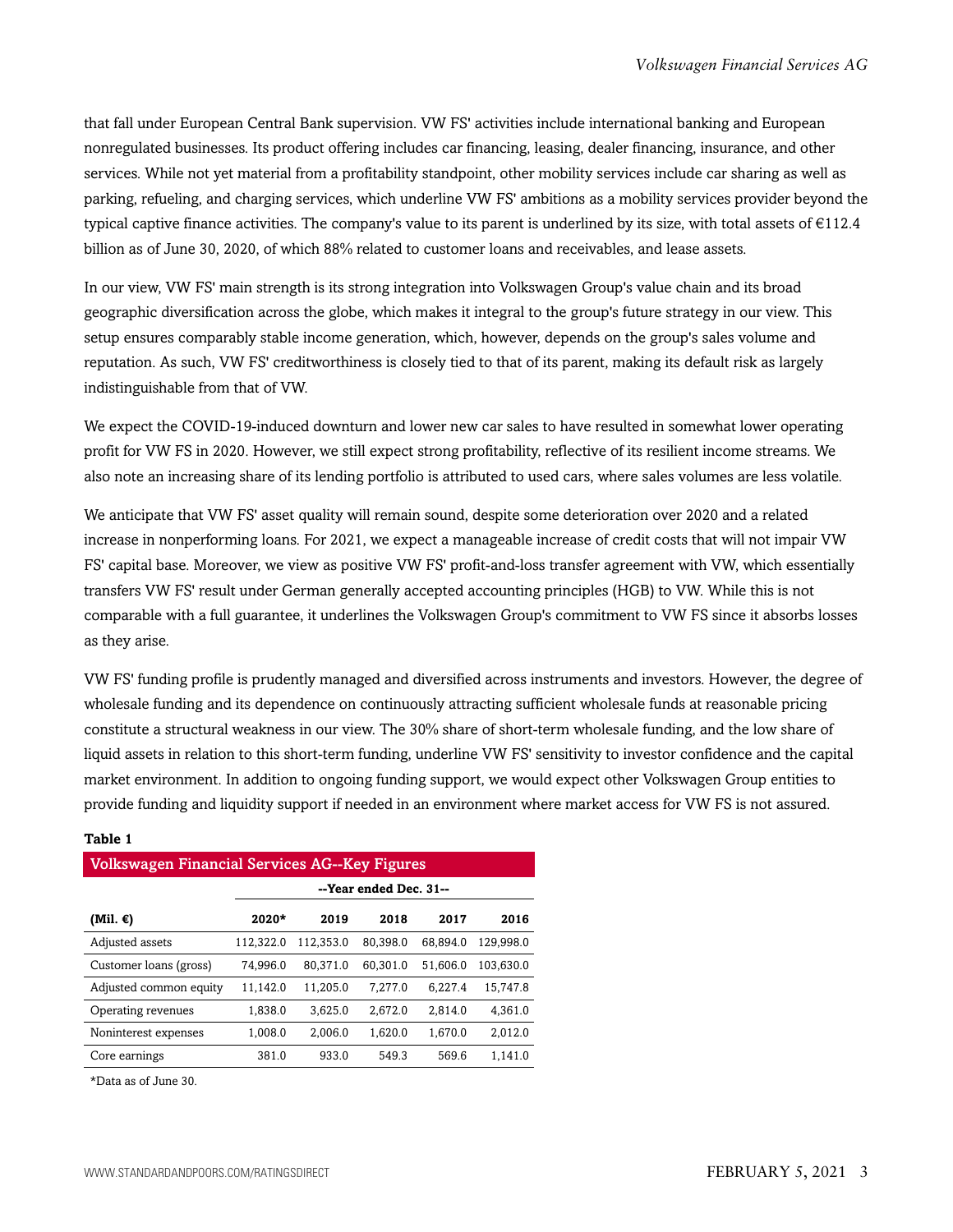#### **Table 2**

#### Volkswagen Financial Services AG--Business Position

|                                                          | --Year ended Dec. 31-- |         |         |         |         |
|----------------------------------------------------------|------------------------|---------|---------|---------|---------|
| (%)                                                      | $2020*$                | 2019    | 2018    | 2017    | 2016    |
| Total revenues from business line (currency in millions) | 1.838.0                | 4.215.0 | 2.679.0 | 3.198.0 | 4,361.0 |
| Insurance activities/total revenues from business line   | 3.8                    | 3.7     | 5.5     | 37      | 1.8     |
| Other revenues/total revenues from business line         | 96.2                   | 96.3    | 94.5    | 96.3    | 98.2    |
| Return on average common equity                          | 6.4                    | 8.9     | 7.0     | 7.4     | 7.2     |

\*Data as of June 30.

#### **Table 3**

#### Volkswagen Financial Services AG--Capital And Earnings

|                                                      |         |       | --Year ended Dec. 31-- |       |       |
|------------------------------------------------------|---------|-------|------------------------|-------|-------|
| $(\%)$                                               | $2020*$ | 2019  | 2018                   | 2017  | 2016  |
| Tier 1 capital ratio                                 | N/A     | N/A   | N/A                    | N/A   | 11.7  |
| S&P Global Ratings' RAC ratio before diversification | N/A     | N/A   | N/A                    | N/A   | 13.7  |
| S&P Global Ratings' RAC ratio after diversification  | N/A     | N/A   | N/A                    | N/A   | 14.1  |
| Adjusted common equity/total adjusted capital        | 100.0   | 100.0 | 100.0                  | 100.0 | 100.0 |
| Net interest income/operating revenues               | 69.8    | 74.2  | 64.8                   | 66.1  | 85.9  |
| Fee income/operating revenues                        | 1.6     | 3.4   | 8.2                    | 4.5   | 0.3   |
| Market-sensitive income/operating revenues           | 3.4     | (3.9) | (3.2)                  | (1.1) | (1.5) |
| Cost to income ratio                                 | 54.8    | 55.3  | 60.6                   | 59.3  | 46.1  |
| Preprovision operating income/average assets         | 1.5     | 1.7   | 1.4                    | 1.1   | 1.9   |
| Core earnings/average managed assets                 | 0.7     | 1.0   | 0.7                    | 0.6   | 0.9   |

\*Data as of June 30. N/A--Not applicable.

#### **Table 4**

#### Volkswagen Financial Services AG--Risk Position

|                                                                                 | --Year ended Dec. 31-- |       |       |        |       |
|---------------------------------------------------------------------------------|------------------------|-------|-------|--------|-------|
| $(\%)$                                                                          | $2020*$                | 2019  | 2018  | 2017   | 2016  |
| Growth in customer loans                                                        | (13.4)                 | 33.3  | 16.8  | (50.2) | 8.6   |
| Total diversification adjustment/S&P Global Ratings' RWA before diversification | N/A                    | N/A   | N/A   | N/A    | (3.3) |
| Total managed assets/adjusted common equity (x)                                 | 10.1                   | 10.0  | 11.1  | 11.1   | 8.3   |
| New loan loss provisions/average customer loans                                 | 0.7                    | 0.4   | 0.4   | 0.6    | 0.7   |
| Net charge-offs/average customer loans                                          | N.M.                   | 0.1   | 0.1   | 0.3    | 0.1   |
| Gross nonperforming assets/customer loans + other real estate owned             | N/A                    | 1.2   | 1.6   | 2.0    | 2.4   |
| Loan loss reserves/gross nonperforming assets                                   | N/A                    | 122.2 | 137.0 | 176.7  | 121.6 |

\*Data as of June 30. N/A--Not applicable.

#### **Table 5**

| Volkswagen Financial Services AG--Funding And Liquidity |         |      |                        |      |      |
|---------------------------------------------------------|---------|------|------------------------|------|------|
|                                                         |         |      | --Year ended Dec. 31-- |      |      |
| (%)                                                     | $2020*$ | 2019 | 2018                   | 2017 | 2016 |
| Core deposits/funding base                              | 0.0     | 0.0  | 0.1                    | 0.1  | 33.6 |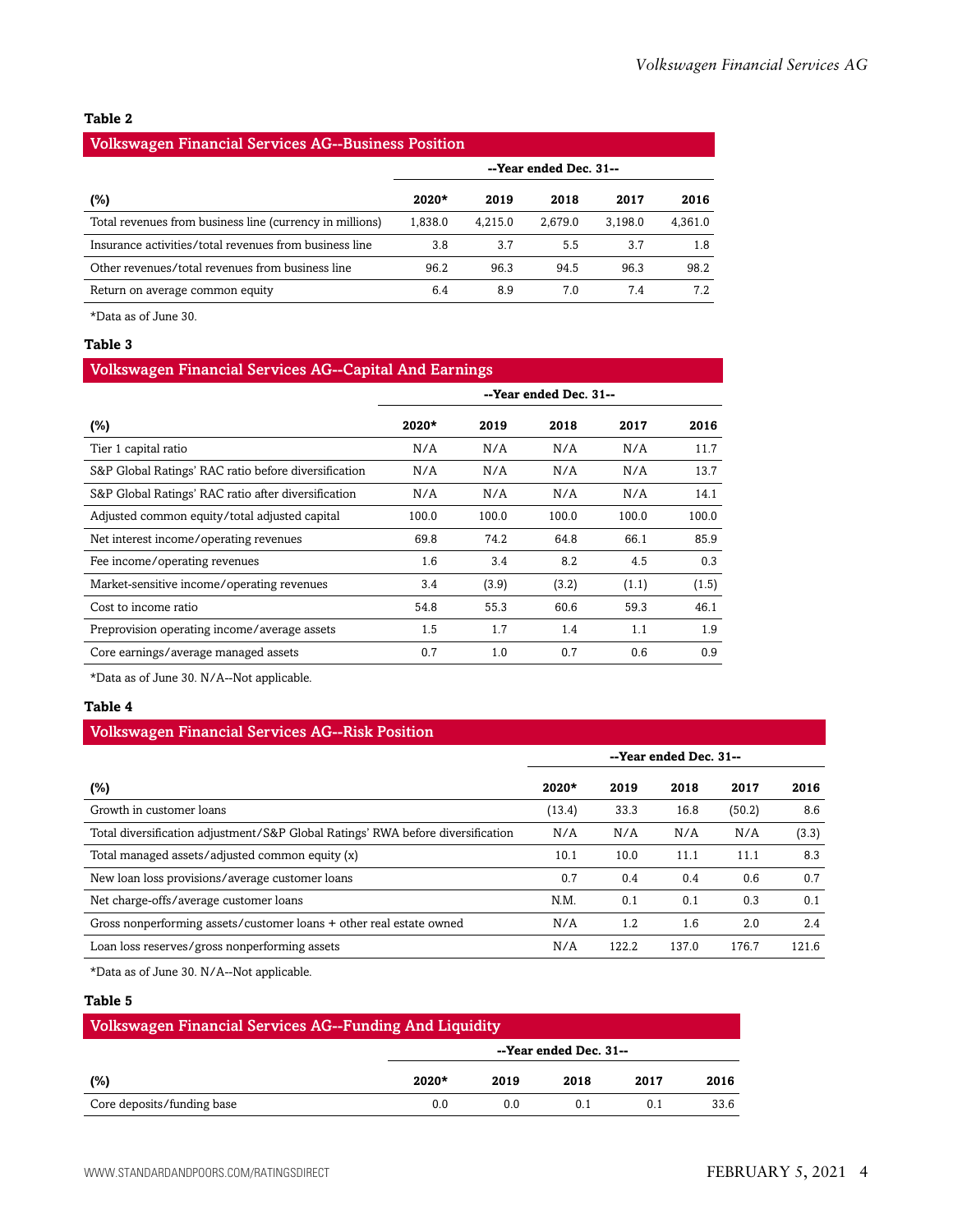#### **Table 5**

#### Volkswagen Financial Services AG--Funding And Liquidity (cont.)

|                                                      | --Year ended Dec. 31-- |         |          |          |        |
|------------------------------------------------------|------------------------|---------|----------|----------|--------|
| (%)                                                  | $2020*$                | 2019    | 2018     | 2017     | 2016   |
| Customer loans (net)/customer deposits               | N.M.                   | N.M.    | 78,682.7 | 72.179.7 | 278.2  |
| Long-term funding ratio                              | 73.4                   | 73.0    | 75.5     | 75.1     | 79.0   |
| Stable funding ratio                                 | 74.7                   | 72.9    | 74.9     | 74.1     | 80.4   |
| Short-term wholesale funding/funding base            | 29.9                   | 30.3    | 27.3     | 28.1     | 24.2   |
| Broad liquid assets/short-term wholesale funding (x) | 0.2                    | 0.1     | 0.1      | 0.1      | 0.3    |
| Net broad liquid assets/short-term customer deposits | N.M.                   | (244.8) | (189.3)  | (260.0)  | (46.1) |
| Short-term wholesale funding/total wholesale funding | 29.9                   | 30.3    | 27.3     | 28.2     | 36.5   |
| Narrow liquid assets/3-month wholesale funding (x)   | 0.7                    | 0.5     | 0.5      | 0.5      | 0.7    |

<span id="page-4-0"></span>\*Data as of June 30. N.M.--Not meaningful.

## Related Criteria

- General Criteria: Group Rating Methodology, July 1, 2019
- General Criteria: Hybrid Capital: Methodology And Assumptions, July 1, 2019
- Criteria | Financial Institutions | General: Risk-Adjusted Capital Framework Methodology, July 20, 2017
- General Criteria: Methodology For Linking Long-Term And Short-Term Ratings, April 7, 2017
- Criteria | Financial Institutions | Banks: Quantitative Metrics For Rating Banks Globally: Methodology And Assumptions, July 17, 2013
- Criteria | Financial Institutions | Banks: Banking Industry Country Risk Assessment Methodology And Assumptions, Nov. 9, 2011
- Criteria | Financial Institutions | Banks: Banks: Rating Methodology And Assumptions, Nov. 9, 2011
- General Criteria: Use Of CreditWatch And Outlooks, Sept. 14, 2009

### <span id="page-4-1"></span>Related Research

- Volkswagen Finans Sverige AB, Dec. 14, 2020
- Volkswagen AG, Dec. 2, 2020
- Negative Rating Actions Taken On Multiple German Banks On Deepening COVID-19 Downside Risks, April 23, 2020
- Research Update: Automaker Volkswagen Outlook Revised To Negative On Weaker Revenue Prospects Due To COVID-19; Affirmed At 'BBB+/A-2', March 27, 2020

#### Ratings Detail (As Of February 5, 2021)\*

**Volkswagen Financial Services AG** Issuer Credit Rating BBB+/Negative/A-2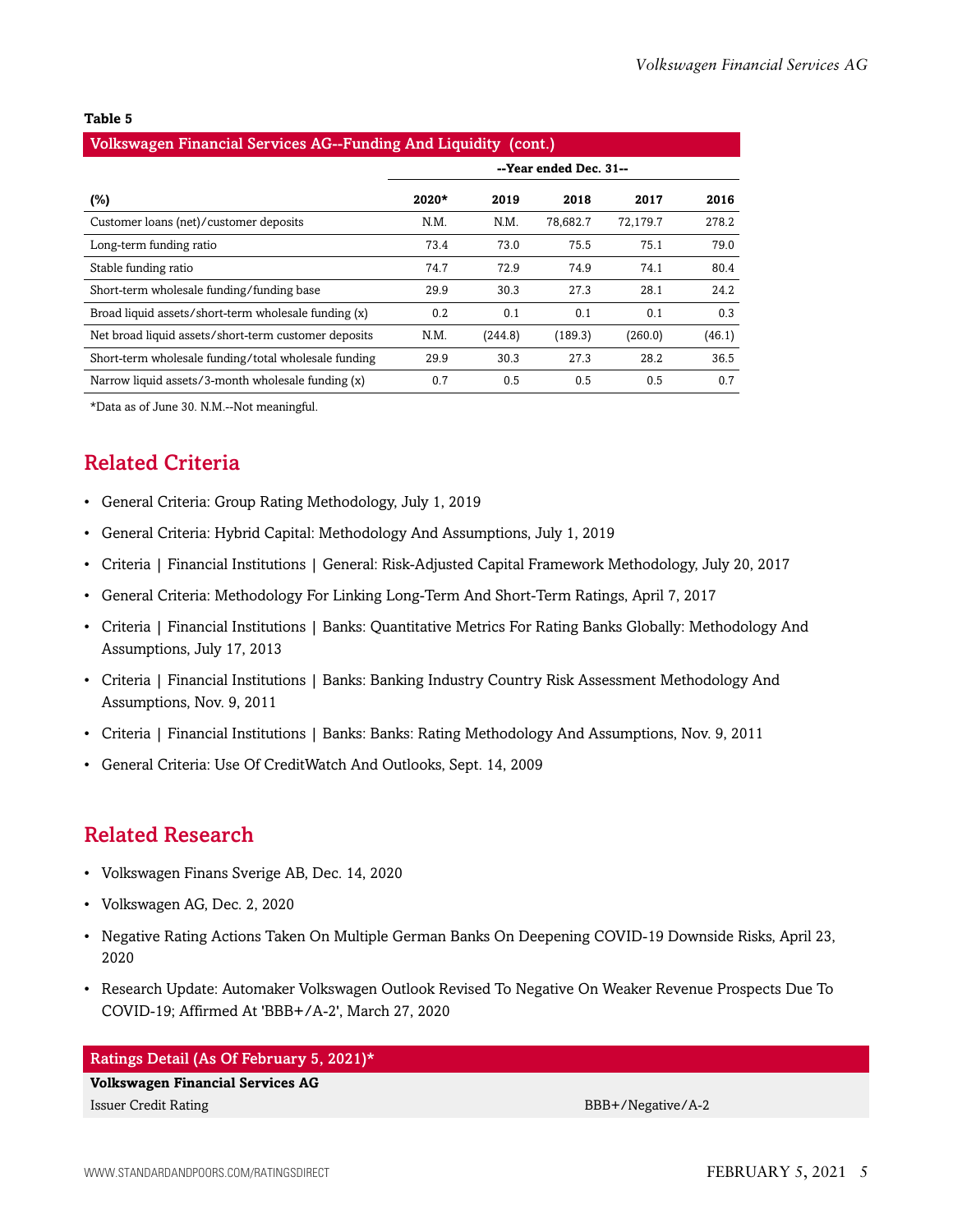| Ratings Detail (As Of February 5, 2021)*(cont.)                                                                                                                                                                                |                   |
|--------------------------------------------------------------------------------------------------------------------------------------------------------------------------------------------------------------------------------|-------------------|
| <b>Issuer Credit Ratings History</b>                                                                                                                                                                                           |                   |
| 26-Mar-2020                                                                                                                                                                                                                    | BBB+/Negative/A-2 |
| 06-Nov-2017                                                                                                                                                                                                                    | BBB+/Stable/A-2   |
| 01-Dec-2015                                                                                                                                                                                                                    | BBB+/Negative/A-2 |
| <b>Sovereign Rating</b>                                                                                                                                                                                                        |                   |
| Germany                                                                                                                                                                                                                        | $AAA/Stable/A-1+$ |
| <b>Related Entities</b>                                                                                                                                                                                                        |                   |
| Banco Volkswagen S.A.                                                                                                                                                                                                          |                   |
| <b>Issuer Credit Rating</b>                                                                                                                                                                                                    |                   |
| <b>Brazil National Scale</b>                                                                                                                                                                                                   | brAAA/Stable/--   |
| Scania AB (publ.)                                                                                                                                                                                                              |                   |
| <b>Issuer Credit Rating</b>                                                                                                                                                                                                    | BBB/Negative/A-2  |
| Nordic Regional Scale                                                                                                                                                                                                          | $-/-/K-2$         |
| South Africa National Scale                                                                                                                                                                                                    | $zaAAA/--/zaA-1+$ |
| <b>TRATON SE</b>                                                                                                                                                                                                               |                   |
| <b>Issuer Credit Rating</b>                                                                                                                                                                                                    | BBB/Negative/--   |
| <b>Volkswagen AG</b>                                                                                                                                                                                                           |                   |
| <b>Issuer Credit Rating</b>                                                                                                                                                                                                    | BBB+/Negative/A-2 |
| <b>Volkswagen Bank GmbH</b>                                                                                                                                                                                                    |                   |
| <b>Issuer Credit Rating</b>                                                                                                                                                                                                    | A-/Negative/A-2   |
| Commercial Paper                                                                                                                                                                                                               |                   |
| Local Currency                                                                                                                                                                                                                 | $A-2$             |
| Senior Subordinated                                                                                                                                                                                                            | BBB+              |
| Senior Unsecured                                                                                                                                                                                                               | $A-$              |
| Short-Term Debt                                                                                                                                                                                                                | $A-2$             |
| <b>Volkswagen Finans Sverige AB</b>                                                                                                                                                                                            |                   |
| <b>Issuer Credit Rating</b>                                                                                                                                                                                                    |                   |
| Nordic Regional Scale                                                                                                                                                                                                          | $-/-/K-1$         |
| Volkswagen International Belgium S.A.                                                                                                                                                                                          |                   |
| <b>Issuer Credit Rating</b>                                                                                                                                                                                                    | BBB+/Negative/A-2 |
| Commercial Paper                                                                                                                                                                                                               |                   |
| Local Currency                                                                                                                                                                                                                 | $A-2$             |
| the best of the company of the contract the contract of the contraction of the contract of the contract of the contract of the theory of the contract of the contract of the contract of the contract of the contract of the c |                   |

\*Unless otherwise noted, all ratings in this report are global scale ratings. S&P Global Ratings' credit ratings on the global scale are comparable across countries. S&P Global Ratings' credit ratings on a national scale are relative to obligors or obligations within that specific country. Issue and debt ratings could include debt guaranteed by another entity, and rated debt that an entity guarantees.

#### **Additional Contact:**

Financial Institutions Ratings Europe; FIG\_Europe@spglobal.com